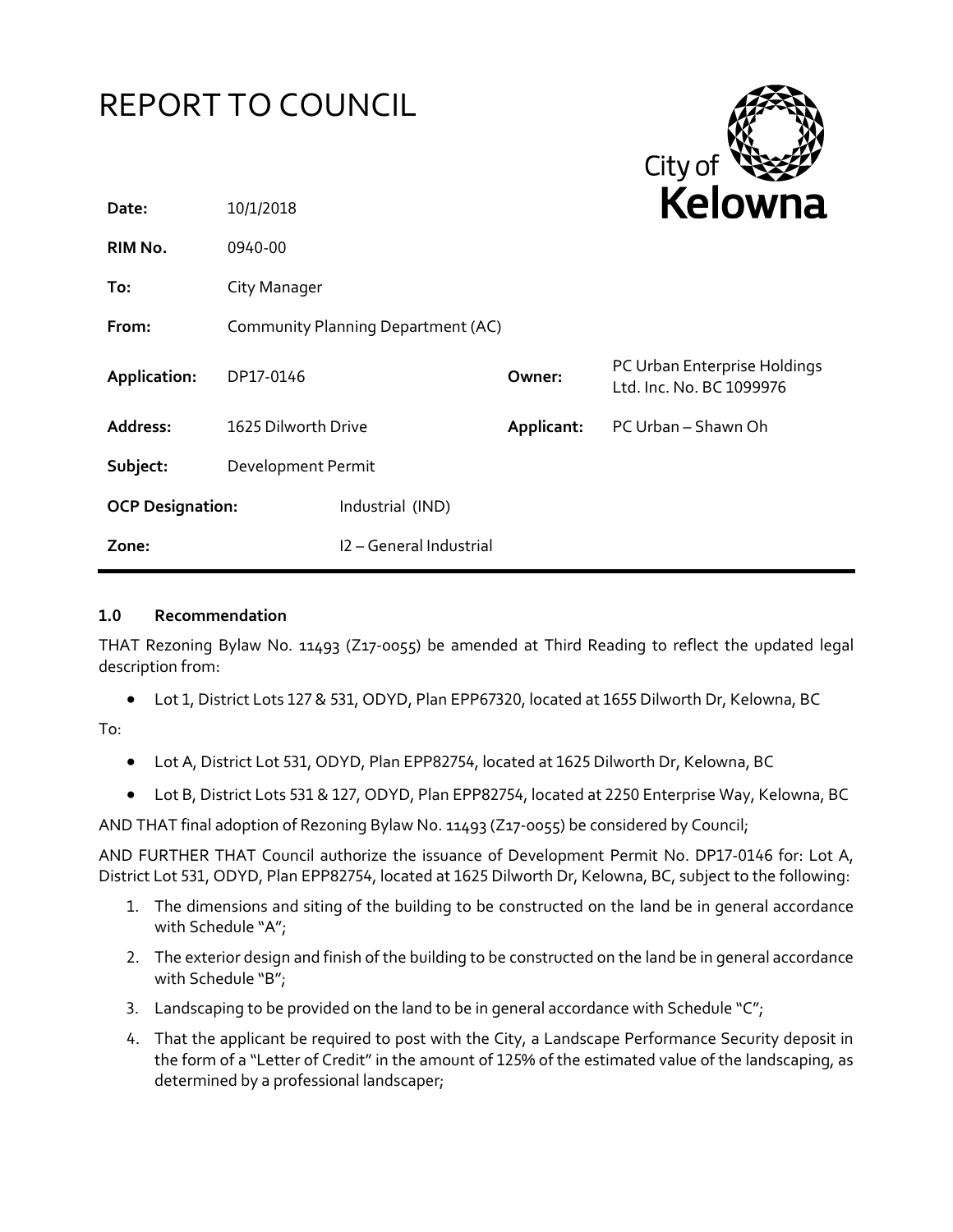AND THAT the Development Permit is issued subsequent to the outstanding conditions set out in Attachment "A" attached to the Report from the Community Planning Department dated May 7<sup>th</sup> 2018;

AND THAT the applicant be required to complete the above noted conditions of Council's approval of the Development Permit application in order for the permit to be issued;

AND FURTHER THAT the Development Permit be valid for two (2) years from the date of Council approval, with no opportunity to extend.

## **2.0 Purpose**

To review the Form & Character Development Permit of a two building 23 unit strata industrial development.

## **3.0 Community Planning**

Staff are recommending support for the proposed Development Permit due to the proposal's consistency with the majority of the Official Community Plan's (OCP) urban design guidelines. The front façade facing Dilworth Drive has presented a quality architectural "front feeling" appearance instead of presenting a typical side elevation. Overall, the form and character of this industrial building meets the quality expected in industrial buildings.

## **4.0 Proposal**

## 4.1 Project Description

The proposed multi-tenant industrial development is proposed on an approximately 10,000  $m^2$  lot. Each industrial unit has a mezzanine space. The development has access from Dilworth Drive and has a shared cross access agreement with the proposed Ford Lincoln dealership located immediately to the South on 2250 Enterprise Way. The primary facades have a mix of building materials including a primary white colour finish, unpainted concrete, as well as blue and black accent finishes on various materials (facades, canopies, trim, vertical sunshades, window/door trim).

### 4.2 Site Context

The subject property is located within the Midtown Urban Centre. The subject property is designated as Industrial (IND) in the OCP and the lot is within the Permanent Growth Boundary. Specifically, the adjacent land uses are as follows:

| Orientation | Zoning                   | <b>Land Use</b>     |
|-------------|--------------------------|---------------------|
| North       | I2 - General Industrial  | Industrial          |
|             | I1 - Business Industrial |                     |
| East        | C10 - Service Commercial | Commercial          |
| South       | P4 – Utilities           | Fire Department     |
|             | C9 - Tourist Commercial  | Commercial          |
|             | C10 - Service Commercial |                     |
| West        | I2 - General Industrial  | Vacant / Industrial |
|             | I3 - Heavy Industrial    |                     |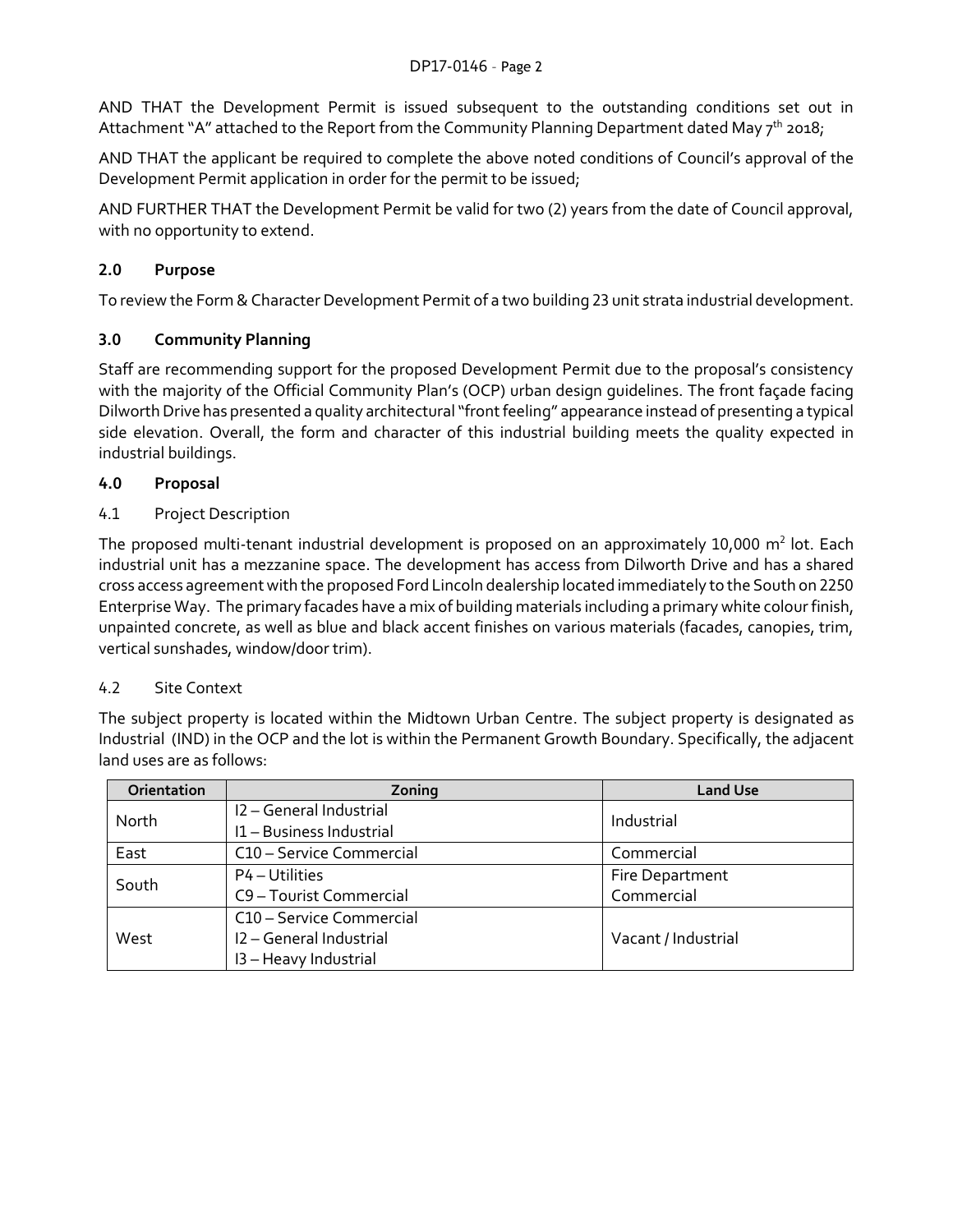**Subject Property Map:** 1625 Dilworth Drive



# 4.3 Zoning Analysis Table

| <b>Zoning Analysis Table</b>    |                                |                     |  |  |
|---------------------------------|--------------------------------|---------------------|--|--|
| <b>CRITERIA</b>                 | <b>I2 ZONE REQUIREMENTS</b>    | <b>PROPOSAL</b>     |  |  |
|                                 | <b>Development Regulations</b> |                     |  |  |
| Height                          | 14.0 <sub>m</sub>              | $9.3$ m / 2 storeys |  |  |
| Front Yard (Dilworth)           | 7.5 <sub>m</sub>               | 17.4 m              |  |  |
| Side Yard (north)               | 0.0 <sub>m</sub>               | 1.2 <sub>m</sub>    |  |  |
| Side Yard (south)               | 0.0 <sub>m</sub>               | 13.5 m              |  |  |
| Rear Setback (East)             | 0.0 <sub>m</sub>               | 12.5 m              |  |  |
| Site coverage of buildings      | 60%                            | 42%                 |  |  |
| <b>FAR</b>                      | $1.5$ Max                      | 0.58                |  |  |
| <b>Parking Regulations</b>      |                                |                     |  |  |
| Minimum Parking<br>Requirements | 111 stalls                     | 122 stalls          |  |  |
| Minimum Loading spaces          | 3 spaces                       | 23 spaces           |  |  |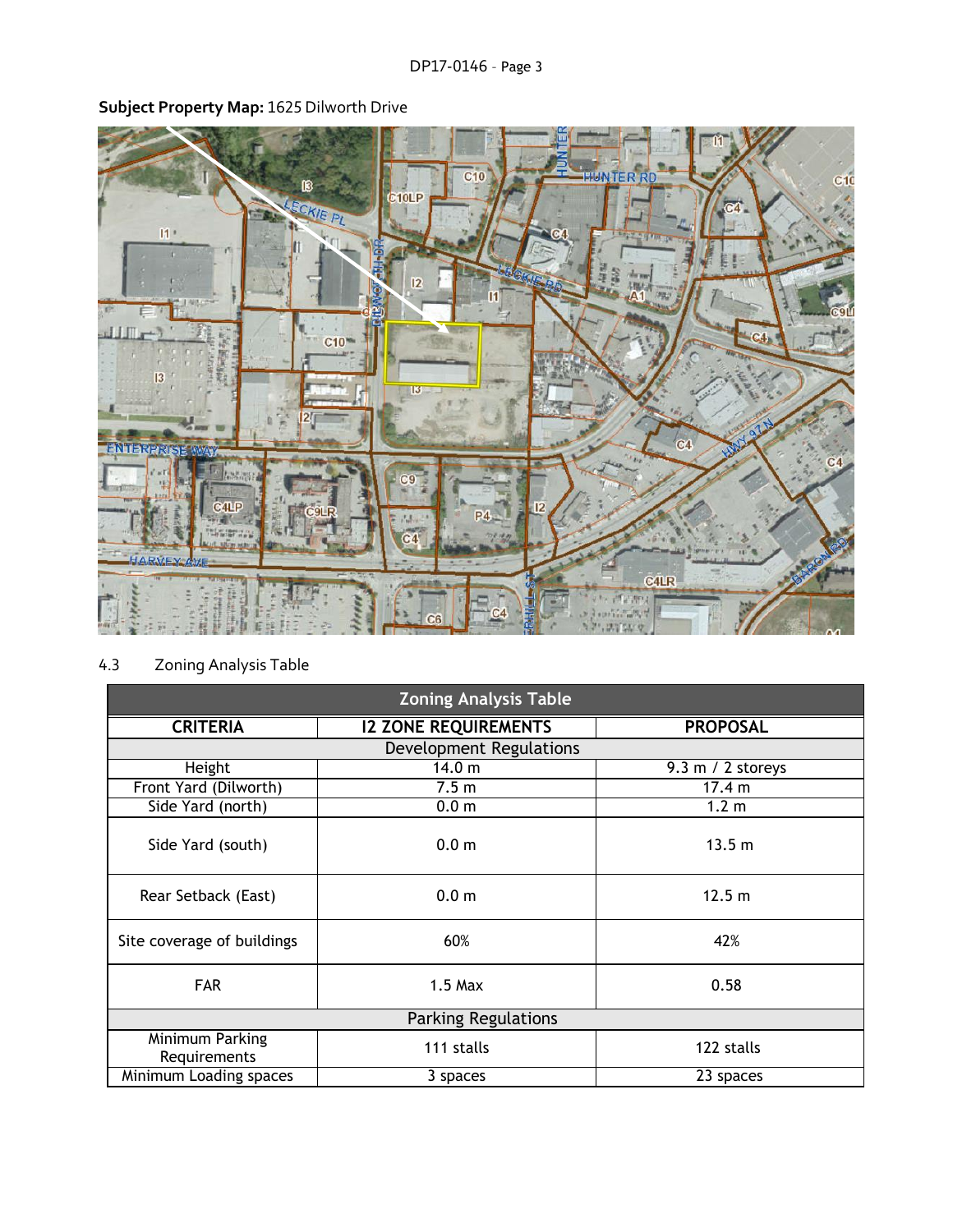| <b>Zoning Analysis Table</b> |                                                                   |                                                                                                                               |  |
|------------------------------|-------------------------------------------------------------------|-------------------------------------------------------------------------------------------------------------------------------|--|
| <b>CRITERIA</b>              | <b>12 ZONE REQUIREMENTS</b>                                       | <b>PROPOSAL</b>                                                                                                               |  |
| Ratio of Parking Stalls      | Full size: 50% Min<br>Medium Size: 40% Max<br>Small Size: 10% Max | Full size: 69% (84 stalls)<br>Medium Size: 30% (36 stalls)<br>Small Size: 0% (0 stalls)<br>Accessible Stalls: 1.6% (2 stalls) |  |
| Minimum Drive Aisle<br>Width | 7.0 <sub>m</sub>                                                  | 7.0 <sub>m</sub>                                                                                                              |  |
| Minimum Bicycle Parking      | 18 (Class 2)                                                      | 34 (Class 2)                                                                                                                  |  |
|                              |                                                                   |                                                                                                                               |  |

## **5.0 Current Development Policies**

5.1 Kelowna Official Community Plan (OCP)

## **DEVELOPMENT PERMIT GUIDELINES**

Consideration has been given to the following guidelines as identified in Section 14.A. of the City of Kelowna Official Community Plan relating to Comprehensive Development Permit Areas:

| <b>COMPREHENSIVE DEVELOPMENT PERMIT AREA</b>                                                                 | <b>YES</b> | <b>NO</b> | N/A |
|--------------------------------------------------------------------------------------------------------------|------------|-----------|-----|
| <b>Authenticity and Regional Expression</b>                                                                  |            |           |     |
| Do landscaping and building form convey a character that is distinct to Kelowna<br>and the Central Okanagan? | X          |           |     |
| Are materials in keeping with the character of the region?                                                   | X          |           |     |
| Are colours used common in the region's natural landscape?                                                   | X          |           |     |
| Does the design provide for a transition between the indoors and outdoors?                                   | X          |           |     |
| Context                                                                                                      |            |           |     |
| Does the proposal maintain the established or envisioned architectural character<br>of the neighbourhood?    | X          |           |     |
| Does interim development consider neighbouring properties designated for more<br>intensive development?      | X          |           |     |
| Are façade treatments facing residential areas attractive and context sensitive?                             |            |           | X   |
| Are architectural elements aligned from one building to the next?                                            | X          |           |     |
| For exterior changes, is the original character of the building respected and<br>enhanced?                   |            |           | X   |
| Is the design unique without visually dominating neighbouring buildings?                                     | X          |           |     |
| For developments with multiple buildings, is there a sense of architectural unity<br>and cohesiveness?       | X          |           |     |
| <b>Relationship to the Street</b>                                                                            |            |           |     |
| Do buildings create the desired streetscape rhythm?                                                          | X          |           |     |
| Are parkade entrances located at grade?                                                                      |            |           | x   |
| For buildings with multiple street frontages, is equal emphasis given to each<br>frontage?                   |            |           | X   |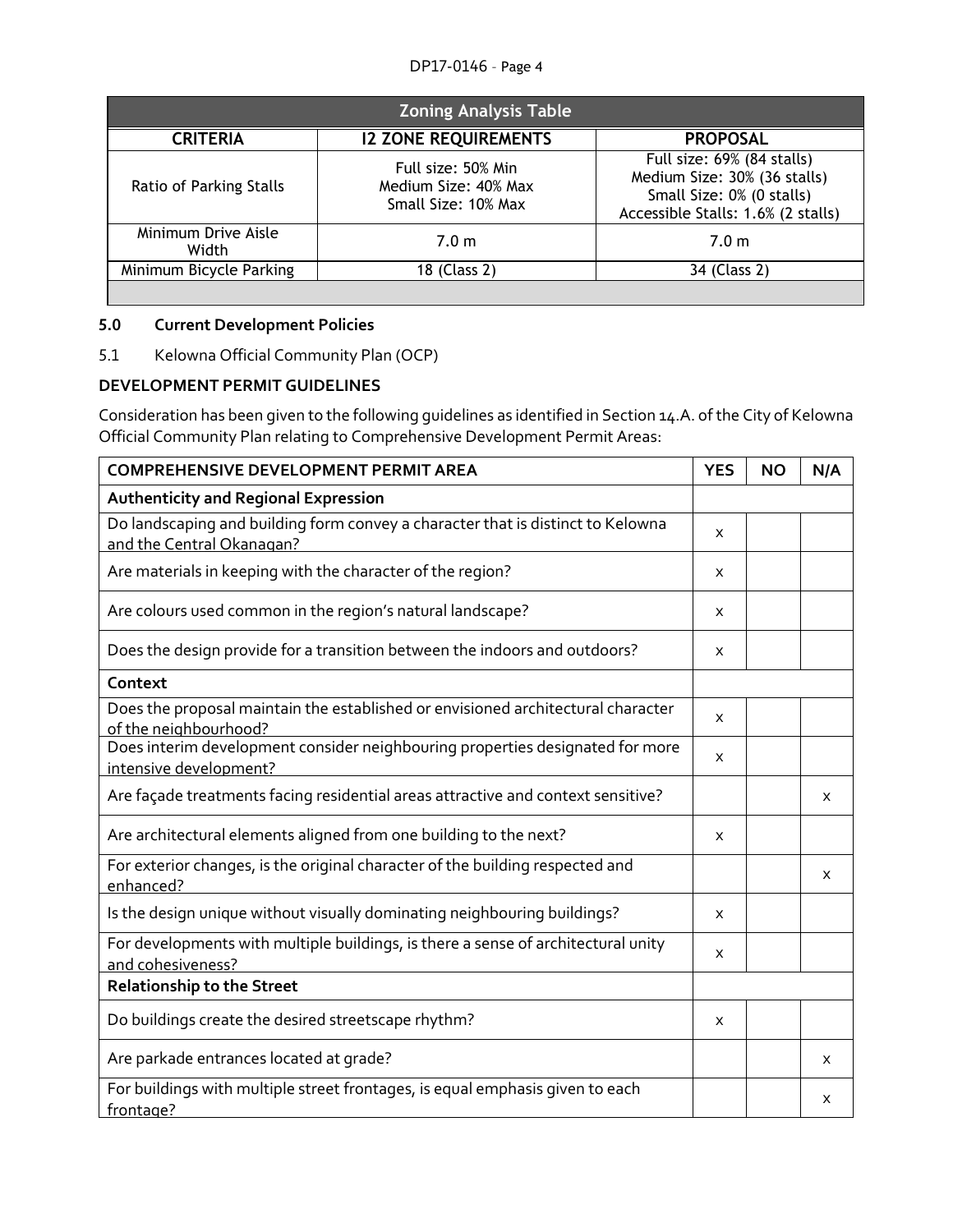| <b>COMPREHENSIVE DEVELOPMENT PERMIT AREA</b>                                                                                          |   | <b>NO</b> | N/A |
|---------------------------------------------------------------------------------------------------------------------------------------|---|-----------|-----|
| <b>Massing and Height</b>                                                                                                             |   |           |     |
| Does the design mitigate the actual and perceived mass of buildings?                                                                  | X |           |     |
| Does the height consider shading and view impacts for neighbouring properties<br>and transition to less intensive areas?              | X |           |     |
| <b>Human Scale</b>                                                                                                                    |   |           |     |
| Are architectural elements scaled for pedestrians?                                                                                    | x |           |     |
| Are façades articulated with indentations and projections?                                                                            | X |           |     |
| Are top, middle and bottom building elements distinguished?                                                                           | X |           |     |
| Do proposed buildings have an identifiable base, middle and top?                                                                      |   |           | X   |
| Are building facades designed with a balance of vertical and horizontal<br>proportions?                                               | X |           |     |
| Are horizontal glazed areas divided into vertically proportioned windows<br>separated by mullions or building structures?             | x |           |     |
| Does the design incorporate roof overhangs and the use of awnings, louvers,<br>canopies and other window screening techniques?        | X |           |     |
| Is the visual impact of enclosed elevator shafts reduced through architectural<br>treatments?                                         |   |           | X   |
| <b>Exterior Elevations and Materials</b>                                                                                              |   |           |     |
| Are buildings finished with materials that are natural, local, durable and                                                            | X |           |     |
| appropriate to the character of the development?                                                                                      |   |           |     |
| Are entrances visually prominent, accessible and recognizable?                                                                        | X |           |     |
| Are higher quality materials continued around building corners or edges that are<br>visible to the public?                            | x |           |     |
| Are a variety of materials used to create contrast, enhance the pedestrian<br>environment and reduce the apparent mass of a building? | X |           |     |
| Are elements other than colour used as the dominant feature of a building?                                                            | X |           |     |
| <b>Public and Private Open Space</b>                                                                                                  |   |           |     |
| Does public open space promote interaction and movement through the site?                                                             | X |           |     |
| Are public and private open spaces oriented to take advantage of and protect<br>from the elements?                                    | X |           |     |
| Is there an appropriate transition between public and private open spaces?                                                            | Χ |           |     |
| Are amenities such as benches, garbage receptacles, bicycle stands and                                                                |   |           | X   |
| community notice boards included on site?<br><b>Site Access</b>                                                                       |   |           |     |
| Is the safe and convenient movement of pedestrians prioritized?                                                                       |   |           | X   |
| Are alternative and active modes of transportation supported through the site<br>design?                                              |   |           | X   |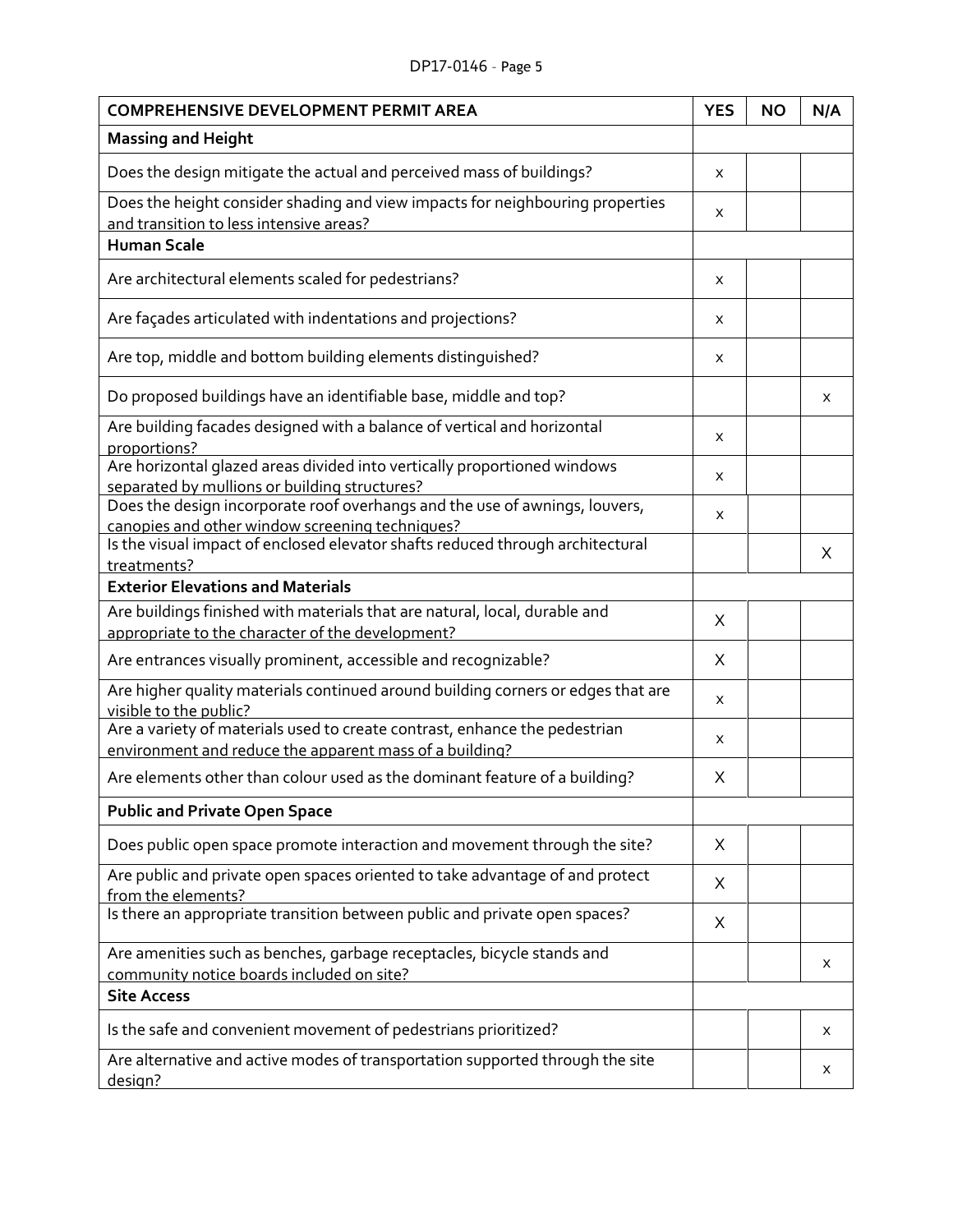#### DP17-0146 – Page 6

| <b>COMPREHENSIVE DEVELOPMENT PERMIT AREA</b>                                                                                              | <b>YES</b> | <b>NO</b> | N/A |
|-------------------------------------------------------------------------------------------------------------------------------------------|------------|-----------|-----|
| Are identifiable and well-lit pathways provided to front entrances?                                                                       | Χ          |           |     |
| Do paved surfaces provide visual interest?                                                                                                | Χ          |           |     |
| Is parking located behind or inside buildings, or below grade?                                                                            | X          |           |     |
| Are large expanses of parking separated by landscaping or buildings?                                                                      | X          |           |     |
| Are vehicle and service accesses from lower order roads or lanes?                                                                         | X          |           |     |
| Do vehicle and service accesses have minimal impact on the streetscape and<br>public views?                                               | X          |           |     |
| Is visible and secure bicycle parking provided in new parking structures and<br>parking lots?                                             |            |           | X   |
| <b>Environmental Design and Green Building</b>                                                                                            |            |           |     |
| Does the proposal consider solar gain and exposure?                                                                                       |            |           | X   |
| Are green walls or shade trees incorporated in the design?                                                                                |            |           | X   |
| Does the site layout minimize stormwater runoff?                                                                                          |            |           | X   |
| Are sustainable construction methods and materials used in the project?                                                                   |            | unknown   |     |
| Are green building strategies incorporated into the design?                                                                               |            | X         |     |
| Decks, Balconies, Rooftops and Common Outdoor Amenity Space                                                                               |            |           |     |
| Are decks, balconies or common outdoor amenity spaces provided?                                                                           |            |           | X   |
| Does hard and soft landscaping enhance the usability of decks, balconies and<br>outdoor amenity spaces?                                   |            |           | X   |
| Are large flat expanses of roof enhanced with texture, colour or landscaping<br>where they are visible from above or adjacent properties? |            |           | Χ   |
| <b>Amenities, Ancillary Services and Utilities</b>                                                                                        |            |           |     |
| Are loading, garage, storage, utility and other ancillary services located away<br>from public view?                                      | Χ          |           |     |
| Are vents, mechanical rooms / equipment and elevator penthouses integrated                                                                |            |           |     |
| with the roof or screened with finishes compatible with the building's design?                                                            |            |           | X   |
| Crime prevention                                                                                                                          |            |           |     |
| Are CPTED practices as related to landscaping, siting, form and exterior design                                                           |            |           | X   |
| included in the design?                                                                                                                   |            |           |     |
| Are building materials vandalism resistant?                                                                                               |            | unknown   |     |
| Universal Accessible Design                                                                                                               |            |           |     |
| Is access for persons with disabilities integrated into the overall site plan and<br>clearly visible from the principal entrance?         | X          |           |     |
| Are the site layout, services and amenities easy to understand and navigate?                                                              | X          |           |     |
| <b>Signs</b>                                                                                                                              |            |           |     |